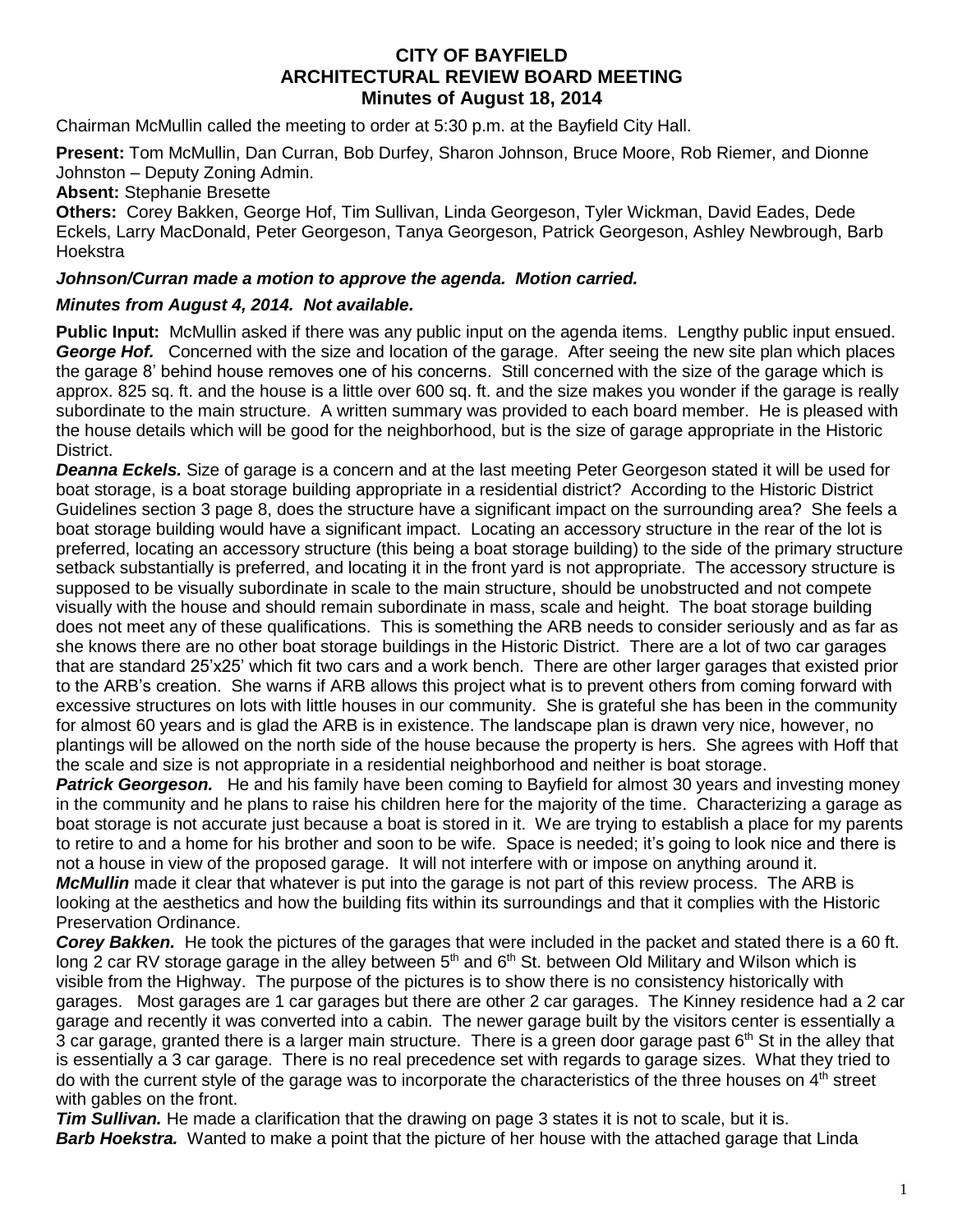Georgeson has is not an accessory structure but an addition to the house which is a total different set of rules and she worked with the ARB to get it approved.

# **Building permits:**

**1. Linda Georgeson – 112 South Fifth Street, Permit Application #26-14.** Linda Georgeson was back with revised drawings. *Lengthy discussion ensued.* Georgeson stated based on the last hearing they responded to everything that was requested. They reduced the size of the garage and lowered the roof, provided current window placement on the house, provided proposed window size and placement on the house, as was requested. We exactly matched the porch style with the 1890 style that was presented previously with thin skinny posts, no railings because it's at ground level with a slanted roof which is spare in its approach. She worked with Tim Sullivan her architect on the garage roof pitch. The scaled drawing provided shows the garage is substantially less than the house now; and complies with the Historic District Guidelines with regards to scale. The garage is not overwhelming the scale of the house, it's shorter and architecturally designed to look like the house, and it meets their need for a 2 car garage and extra storage. She used the Guidelines to design the garage. The garage is setback 8' feet beyond house at street view and no one can see the back or south exposure at all due to the abutting ravine to the south of the proposed garage site. They need storage and the 2 car garage is slightly larger than other 2 car garages, but it will accomplish their needs for storage. There are a number of buildings in Bayfield that far exceed what they are trying to build, for example the 100 ft. long house that you see when coming into Bayfield is not what they are doing. The colored drawing that Tim Sullivan provided shows a modest house and garage which has merit, architecture, and a historical approach. They have changed color to a very light yellow with a grey accent, white trim and grey roof. We have addressed the egress issues when placing the proposed double hung windows on the house. The proposed changes will be an asset to the neighborhood and increase property values. Curran stated he would prefer to deal with the house then the garage. He asked what type of siding is on the house is it 4 or 5 inches. Georgeson responded its 4 inch. Curran stated the drawing isn't quite right but 4" siding is fine. He really likes what they are proposing and he doesn't have any issues with the house. *Curran/Johnson made a motion to approve the house as shown on the plans presented.* Discussion: Durfey stated the colored drawing and the hard line drawings are different, the hard line drawings show round porch posts. Sullivan stated the posts will be 4"x4" posts with a wrap or casement. Durfey asked if there were any other discrepancies between the two drawings. Georgeson stated the colored drawing is what they are proposing and didn't think there were any other discrepancies. Johnson asked Bakken if he had a sample of the warm grey vinyl board and batten they are proposing to use for the accent in the gables. Bakken stated no. Curran asked what the width of the board and batten will be. Sullivan stated it's a simulated board and batten and depends on the manufacturer, but thinks its 6" to 8". Curran concerned the narrow siding and wider board and batten will cause a scale problem. Sullivan stated the contrast is typical because the siding is generally thinner than the board and batten, and historically it should be wider. Curran stated the drawing shows the same width of 6" for the siding and board and batten and further stated the batten strips on the roof are shown about 4" and aren't they usually 8-12". Bakken stated the batten spacing for the roof will be 9". Sullivan stated the drawing is correct. Curran stated the whole discussion is on the batten spacing and he will be ok with 4" lap siding, 6" board and batten and 8-10" metal roof. *Curran/Durfey made a motion to amend the motion to include the vertical batten strips above the 4 – 4 ½" horizontal siding not exceed 6". Motion carried.* Curran stated the garage drawing isn't accurate either and the scale of the overhead garage doors are listed as 9'x9', but the drawing shows a rectangle door and it appears that the doors are off a foot. If the doors are shown at 9' wide then the height is really 8' high. Bakken stated the overhead garage doors will be 9'x9'. Bakken stated they will have to push it up to the top of the trim board to make it square. Georgeson stated the spec. sheet shows them at 9'x9'. Curran stated setting the garage back 8' helps and now the buildings aren't competing with one another. The house is primary and garage secondary. He likes the fact that the foot print is split up into 2 smaller forms. The one that fronts the road has a smaller gable which he feels is acceptable and the only problem he sees is the header height over the eave side but with a metal roof it may not be an issue. He is not sure if the opening in the gable is a window or vent. Sullivan stated it is a faux vent. Curran stated the 6" trim around the faux vent is heavy and it looks like a shadow box. Johnson stated the colored drawings shows the trim is 5". Georgeson stated the purpose of the faux vent was to incorporate some of the house details. Durfey asked if the space up in the gable was usable. Georgeson stated it will be used for storage. Moore stated the scale and mass still do not conform to the Historic District Guidelines and the width of the proposed 2 car garage is 30% wider than the house, which creates a mass problem and the garage is not subordinate to the house. Sullivan stated they originally presented the garage as a box. Since then they divided it up with a